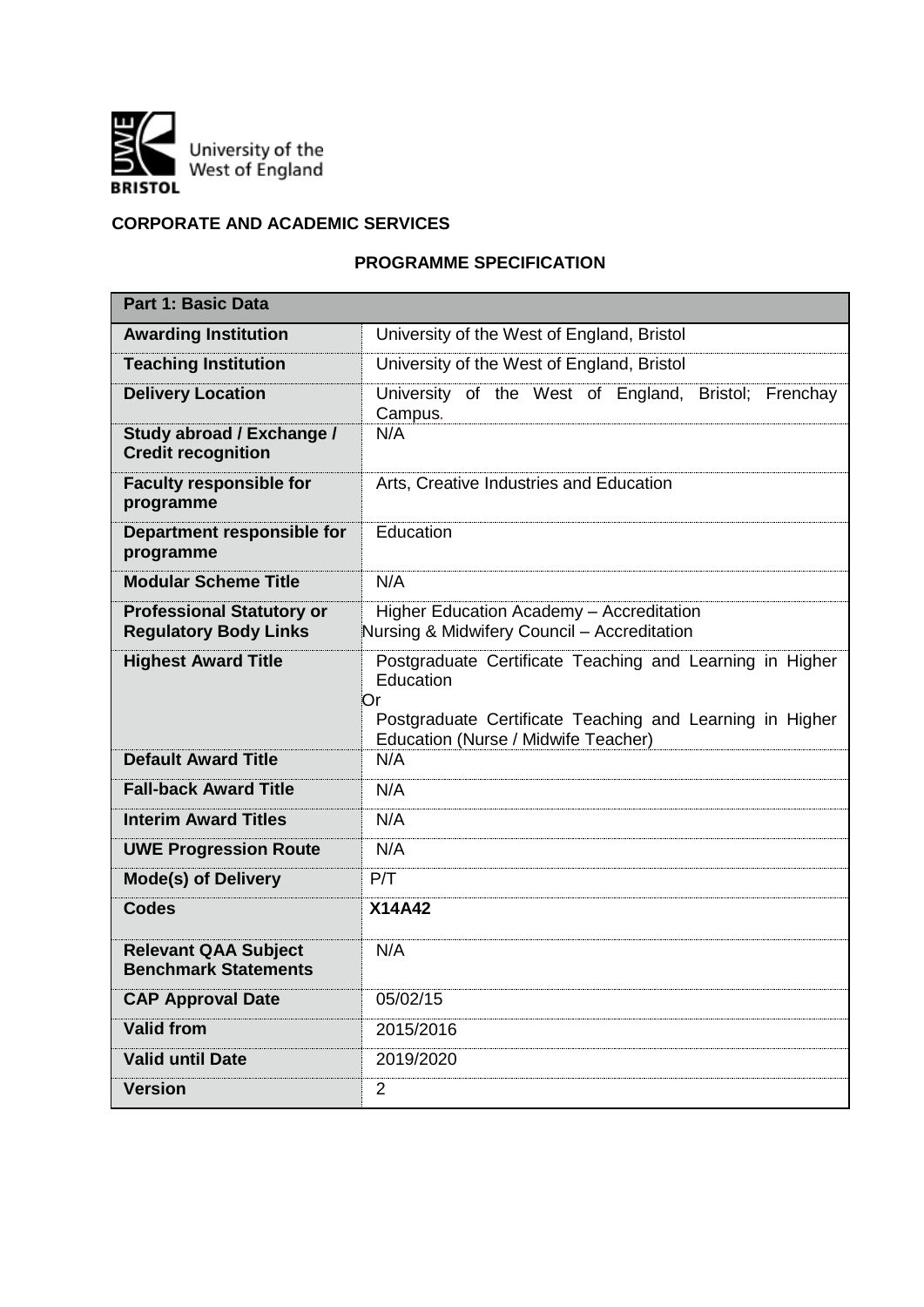## **Part 2: Educational Aims of the Programme**

The Postgraduate Certificate in Teaching and Learning in Higher Education is an award available in a cluster of provision designed specifically for those who are directly responsible for teaching and learning in higher education. The programme is accredited by the *Higher Education Academy,* and successful completion carries a right to apply for membership of that body. The Postgraduate Certificate Teaching and Learning in Higher Education (Nurse / Midwife Teacher) is a pathway specifically for nurse or midwife teachers in higher education, accredited by the Nursing Midwifery council (NMC) and meets the NMC requirements.

Included in the programme are two modules aimed at other teaching professionals who wish to achieve some credit towards a teaching qualification but who may not be in a position to achieve the full award - these modules are also accredited by the *Higher Education Academy,* and successful completion carries a right to apply for Associate membership of that body

As validated, the programme aims to build on recognised excellence in practice and to develop academic staff valuing scholarship, teaching and learning as part of an integrated professional identity. The main aims are to bring about the development of :

- extended professionality, combining teaching, management and research;
- further effective relationships between other professional groups and partnership organisations;
- teaching competence, especially in areas of innovation in teaching, learning and assessment to enhance the learning experience of students;
- an appreciation of the links between individual action, strategic planning and the wider policy context;
- capability in enquiry-based and traditional methods of teaching, learning and assessment;
- skills in analysis and in dissemination of knowledge about practice across the University, the Higher Education sector and relevant professional partnerships;
- the capacity to engage in research, scholarship and publication in relation to the teaching of the course members' subject;
- appropriate evidence for the requirements of HEA fellowship.

#### **Programme requirements for the purposes of the Higher Education Achievement Record (HEAR)**

The programme enables higher education professionals to develop their teaching practice and form an important part of their continuing professional development. The programme provides flexible pathways to a teaching qualification in higher education for teachers/lecturers and education professionals working in the sector, who are at various stages of their teaching career from early career development or as more experienced professionals who require a teaching qualification leading to Fellowship and Senior Fellowship.

## **Part 3: Learning Outcomes of the Programme**

The award route provides opportunities for participants to develop and demonstrate knowledge and understanding, qualities, skills and other attributes in the following areas:

## **A Knowledge and understanding:**

As a result of this programme, participants will have:

• an in depth and systematic knowledge of major theories, concepts and established principles in higher education based upon recent and contemporary educational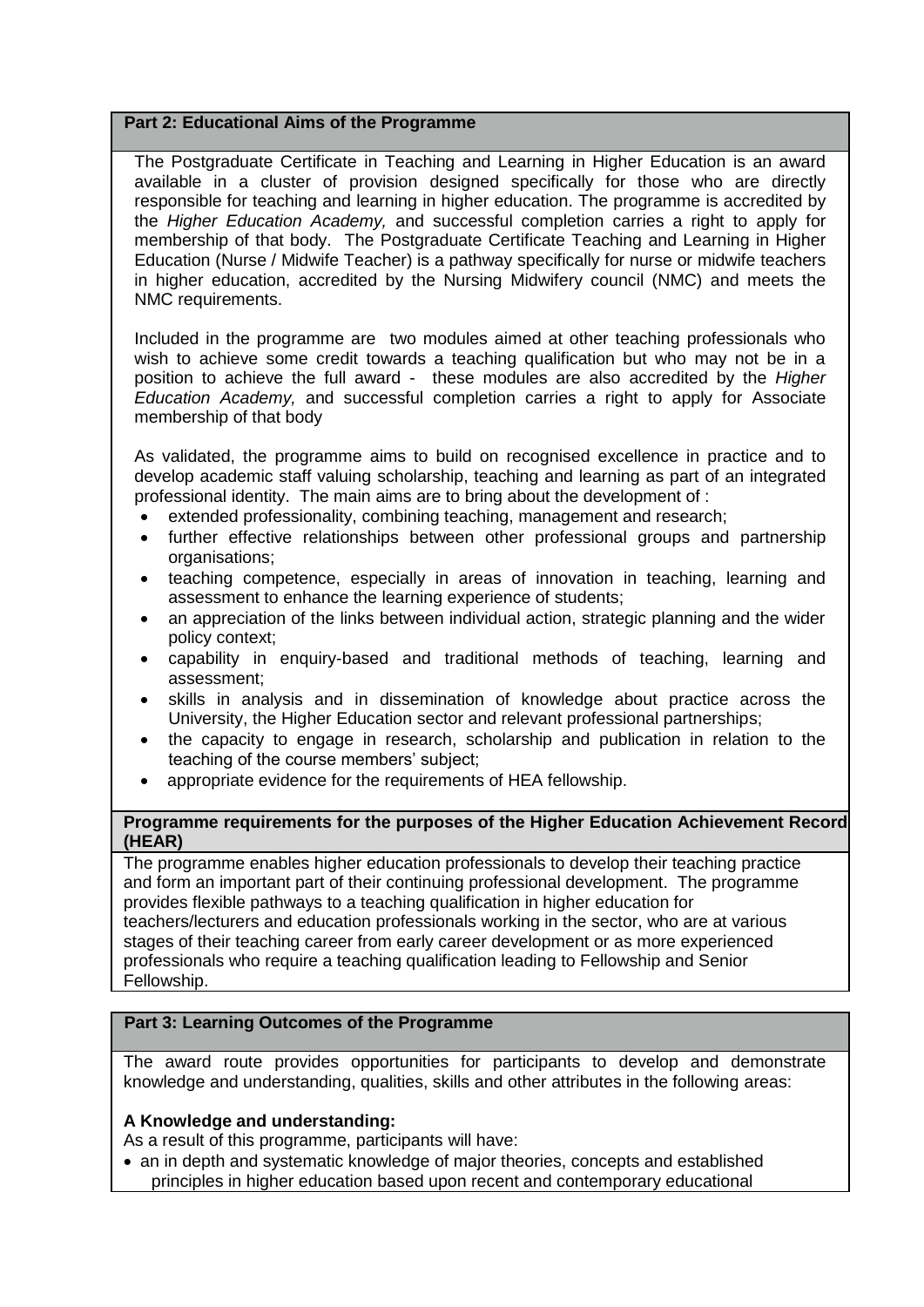## **Part 3: Learning Outcomes of the Programme**

## research;

- awareness of ethical dilemmas in professional contexts and a knowledge and understanding of the application of ethical arguments in research on higher education;
- a comprehensive understanding of established methodologies of research and enquiry and how these are used to create and interpret knowledge in higher education policy and practice;
- understanding of the significance of relevant institutional, sector and societal contextual factors shaping higher education policy and practice;
- recognition of their own value position related to the area of study and associated claims to knowledge;
- knowledge and critical understanding of issues of equality, diversity, inclusion and social justice related to higher education policy and practice;

## **B Intellectual Skills**

As a result of this programme, participants will be able to:

- analyse critically and/or evaluate complex, incomplete or contradictory areas of knowledge used to interpret and/or explore the area of study, showing the ability to synthesise and/or transform ideas in the process of developing an argument;
- identify and explain methodological and epistemological issues around the research process, using an appropriate range of methods of data collection;
- evaluate critically research evidence, advanced scholarship and methodologies arguing for alternative interpretations or approaches where appropriate;
- synthesise both conceptual and numerical information in an innovative manner using knowledge of processes from the forefront of educational research;
- use critical reflection in the learning process to explore the relationship between theory and practice in complex situations;

## **C Subject/Professional/Practical Skills**

As a consequence of this programme, participants will be able to:

- perform effectively and efficiently in a range of related contexts;
- adapt and develop skills and/or procedures for new situations, exercising initiative and personal responsibility in making informed judgements;
- interrogate an extensive range of relevant theoretical, professional and/or research based sources and critically engage with the sources in the development and discussion of ideas, perspectives and theories;
- plan for and execute a small-scale enquiry in a systematic and reflexive manner, identifying and explaining methodological and epistemological issues around the research process and critically analyse and evaluate research outcomes;
- develop an integrated strategy for professional practice with decision-making based on sound analysis of situations, prioritising between competing variables;
- articulate an integrated, critical, reflective and effective orientation to their practices and their personal responsibilities in professional practice;
- develop an awareness of the limitations of rational-technical formulation and codification of professional knowledge.

## **D Transferable skills and other attributes**

As a result of this programme, participants will be able to:

- interact effectively as a team members, supporting, leading, clarifying tasks, making appropriate use of the capacities of participants, negotiating and handling conflict with confidence;
- locate, use effectively and evaluate the full range of learning resources, including ICT,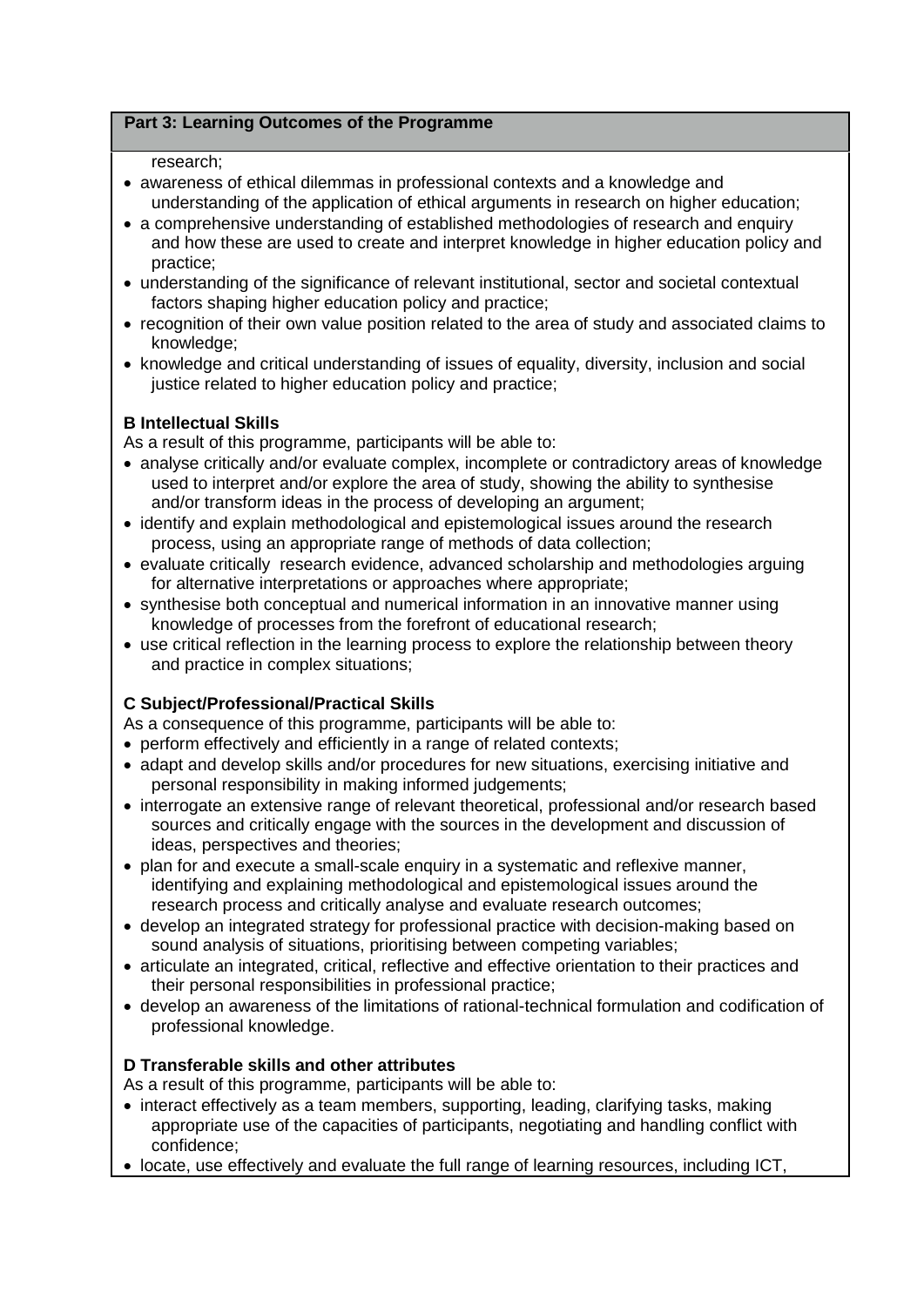## **Part 3: Learning Outcomes of the Programme**

applying a critical and confident approach;

- interpret, organise and present ideas, concepts and numerical information using a variety of presentational modes;
- communicate effectively with a broad range of audiences including learners and other professionals;
- reflect critically on own and others' functioning in order to improve practice;
- take independent and self-critical responsibility for their own work, guiding the learning of others and managing their own requirements for continuing professional development;
- engage confidently in academic and professional communications with others, reporting on action clearly, autonomously & competently including the capacity to communicate processes & outcomes of their learning;
- demonstrate initiative and originality in problem solving and act autonomously in planning and implementing tasks.

| <b>Learning Outcomes:</b>                                                                                                                                                                             | Module No: UTLG95-30-M | Module No: UTLGBP-15-M | Module No:UTLG99-15-3 | Module No: UTLG96-15-M | Module No: UTLG97-15-3 | Module No: ULTGA7-15-M | Module No: UTLGA7-30-M | Module No:UTLGA9-30-M | Module No: UZTRWS-15-M |
|-------------------------------------------------------------------------------------------------------------------------------------------------------------------------------------------------------|------------------------|------------------------|-----------------------|------------------------|------------------------|------------------------|------------------------|-----------------------|------------------------|
| A) Knowledge and understanding of:                                                                                                                                                                    | X                      | X                      |                       | X                      |                        |                        |                        | X                     |                        |
| • an in depth and systematic<br>knowledge of major theories,<br>concepts and established principles<br>in higher education based upon<br>recent and contemporary<br>educational research;             |                        |                        |                       |                        |                        |                        |                        |                       |                        |
| awareness of ethical dilemmas in<br>professional contexts and a<br>knowledge and understanding of<br>the application of ethical arguments<br>in research on higher education;                         | X                      | X                      | X                     | X                      | X                      | X                      | X                      | $\overline{x}$        | X                      |
| • a comprehensive understanding of<br>established methodologies of<br>research and enquiry and how<br>these are used to create and<br>interpret knowledge in higher<br>education policy and practice; |                        | X                      |                       |                        |                        |                        | X                      |                       |                        |
| • understanding of the significance of<br>relevant institutional, sector and<br>societal contextual factors shaping<br>higher education policy and<br>practice;                                       | X                      | X                      | X                     | X                      |                        | X                      | X                      | X                     | X                      |
| • recognition of their own value<br>position related to the area of study                                                                                                                             | X                      | X                      | X                     | X                      | X                      | X                      | X                      | X                     | X                      |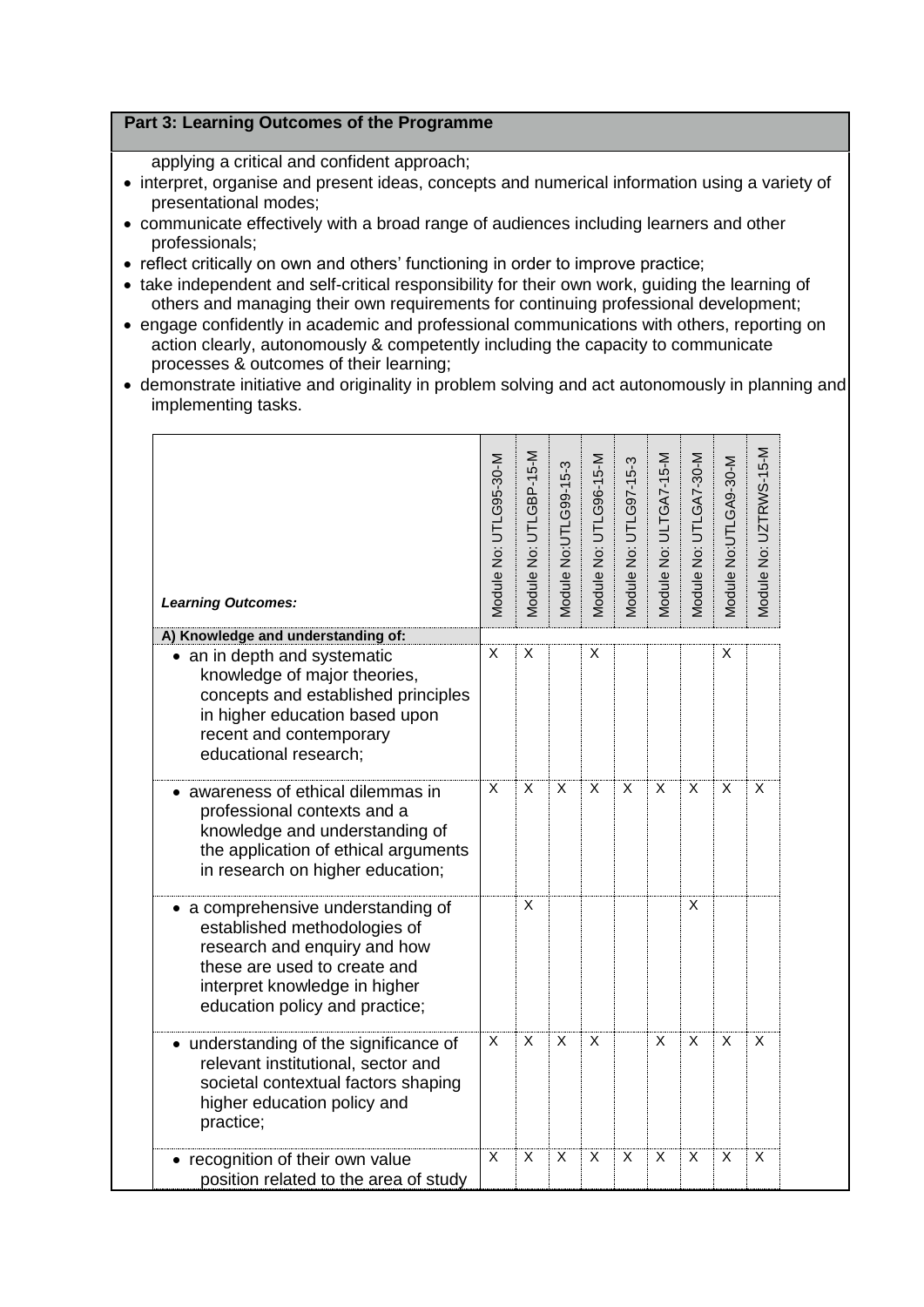| Part 3: Learning Outcomes of the Programme                                                                                                                                                                                                                               |   |   |              |          |   |          |   |   |   |  |
|--------------------------------------------------------------------------------------------------------------------------------------------------------------------------------------------------------------------------------------------------------------------------|---|---|--------------|----------|---|----------|---|---|---|--|
| and associated claims to<br>knowledge;                                                                                                                                                                                                                                   |   |   |              |          |   |          |   |   |   |  |
| • knowledge and critical understanding<br>of issues of equality, diversity,<br>inclusion and social justice related<br>to higher education policy and<br>practice;                                                                                                       | X | X | $\mathsf{X}$ | X        | X | $\sf X$  | X | X | X |  |
| (B) Intellectual Skills                                                                                                                                                                                                                                                  |   |   |              |          |   |          |   |   |   |  |
| • analyse critically and/or evaluate<br>complex, incomplete or<br>contradictory areas of knowledge<br>used to interpret and/or explore the<br>area of study, showing the ability to<br>synthesise and/or transform ideas<br>in the process of developing an<br>argument; | X | X | X            | X        | X | X        | X | X | X |  |
| identify and explain methodological<br>$\bullet$<br>and epistemological issues around<br>the research process, using an<br>appropriate range of methods of data<br>collection;                                                                                           |   | X |              |          |   |          | X |   |   |  |
| • evaluate critically research<br>evidence, advanced scholarship<br>and methodologies arguing for<br>alternative interpretations or<br>approaches where appropriate;                                                                                                     | X | X |              |          |   |          | X |   |   |  |
| • synthesise both conceptual and<br>numerical information in an<br>innovative manner using knowledge<br>of processes from the forefront of<br>educational research;                                                                                                      |   | X |              |          |   |          | X |   |   |  |
| • use critical reflection in the learning<br>process to explore the relationship<br>between theory and practice in<br>complex situations;                                                                                                                                | X | X | X            | $\times$ | X | $\times$ | X | X | X |  |
| (C) Subject/Professional/Practical Skills                                                                                                                                                                                                                                |   |   |              |          |   |          |   |   |   |  |
| • perform effectively and efficiently in a<br>range of related contexts;                                                                                                                                                                                                 | X | X | X            | X        | X | Χ        | X | Χ |   |  |
| • adapt and develop skills and/or<br>procedures for new situations,<br>exercising initiative and personal<br>responsibility in making informed<br>judgements;                                                                                                            | X | X | X            | X        | X | X        | X | X | X |  |
| • interrogate an extensive range of                                                                                                                                                                                                                                      | Χ | X |              | X        |   | X        | X | X |   |  |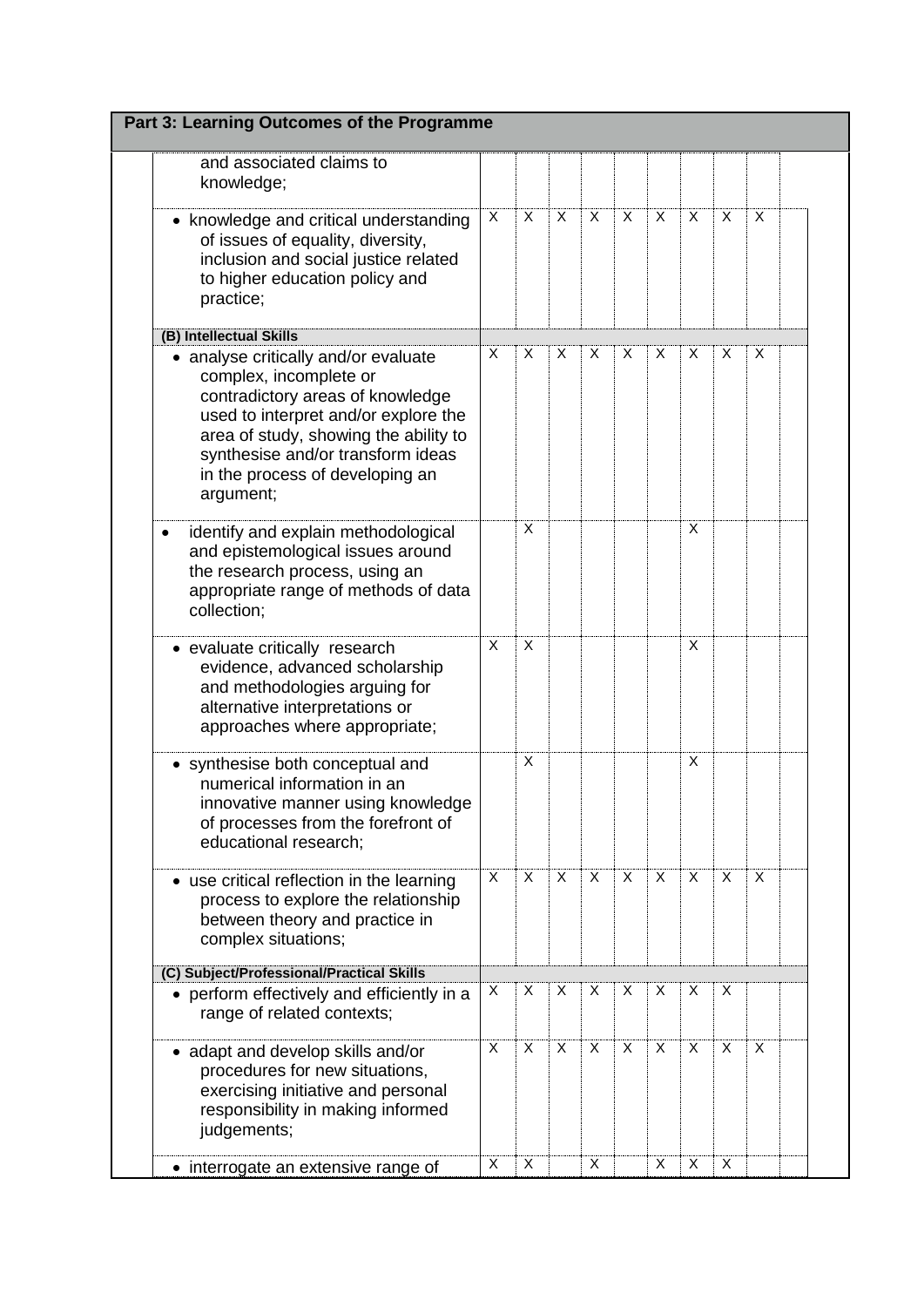| Part 3: Learning Outcomes of the Programme                                                                                                                                                                                                                    |   |   |   |              |   |   |         |   |   |  |
|---------------------------------------------------------------------------------------------------------------------------------------------------------------------------------------------------------------------------------------------------------------|---|---|---|--------------|---|---|---------|---|---|--|
| relevant theoretical, professional<br>and/or research based sources and<br>critically engage with the sources in<br>the development and discussion of<br>ideas, perspectives and theories;                                                                    |   |   |   |              |   |   |         |   |   |  |
| plan for and execute a small-scale<br>enquiry in a systematic and<br>reflexive manner, identifying and<br>explaining methodological and<br>epistemological issues around the<br>research process and critically<br>analyse and evaluate research<br>outcomes; |   | X |   |              |   |   | X       |   |   |  |
| • develop an integrated strategy for<br>professional practice with decision-<br>making based on sound analysis of<br>situations, prioritising between<br>competing variables;                                                                                 | X | X | X | $\mathsf{X}$ | X | X | $\sf X$ | X | X |  |
| • articulate an integrated, critical,<br>reflective and effective orientation<br>to their practices and their personal<br>responsibilities in professional<br>practice;                                                                                       | X | X | X | $\sf X$      | X | X | X       | X | X |  |
| • develop an awareness of the<br>limitations of rational-technical<br>formulation and codification of<br>professional knowledge.                                                                                                                              | X | X | X | $\mathsf{X}$ |   | X | X       | X | X |  |
| (D) Transferable skills and other attributes                                                                                                                                                                                                                  |   |   |   |              |   |   |         |   |   |  |
| interact effectively as a team<br>members, supporting, leading,<br>clarifying tasks, making appropriate<br>use of the capacities of group<br>members, negotiating and handling<br>conflict with confidence;                                                   | X | Χ | Χ | Χ            | Χ |   | X       | Χ | Χ |  |
| • locate, use effectively and evaluate<br>the full range of learning resources,<br>including ICT, applying a critical<br>and confident approach;                                                                                                              | X | X | X | X            | X |   | X       | X | X |  |
| • interpret, organise and present<br>ideas, concepts and numerical<br>information using a variety of<br>presentational modes;                                                                                                                                 | X | X | X | X            | X | X | X       | X | X |  |
| communicate effectively with a broad<br>range of audiences including<br>learners and other professionals;                                                                                                                                                     | X | X | X | X            | X | X | X       | X | X |  |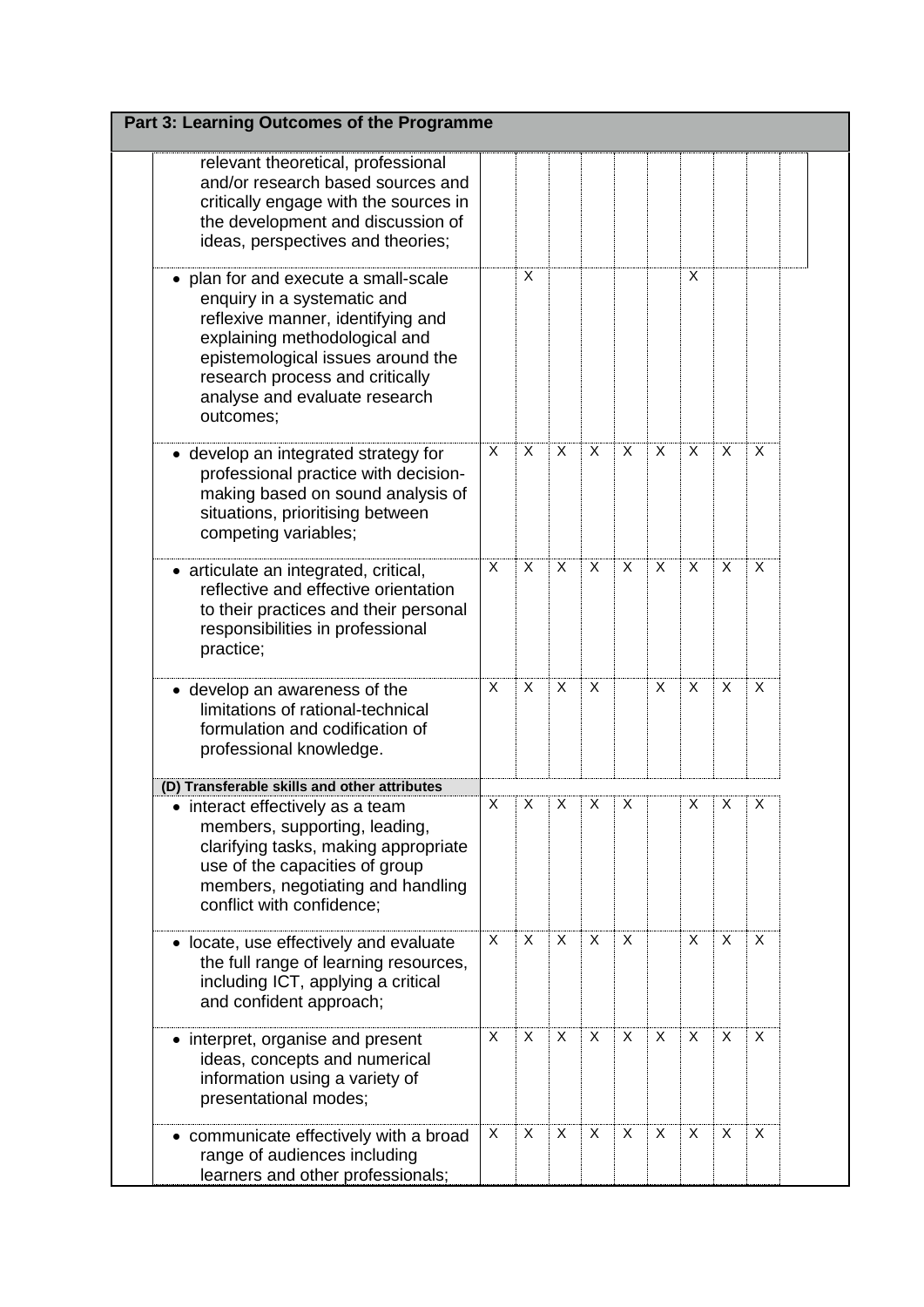| Part 3: Learning Outcomes of the Programme                                                                                                                                                                                            |                           |              |              |              |              |              |                           |                           |                           |  |
|---------------------------------------------------------------------------------------------------------------------------------------------------------------------------------------------------------------------------------------|---------------------------|--------------|--------------|--------------|--------------|--------------|---------------------------|---------------------------|---------------------------|--|
| • reflect critically on own and others'<br>functioning in order to improve<br>practice;                                                                                                                                               | X                         | X            | $\mathsf{x}$ | $\times$     | $\mathsf{x}$ | $\mathsf{x}$ | $\boldsymbol{\mathsf{x}}$ | $\boldsymbol{\mathsf{x}}$ | $\boldsymbol{\mathsf{x}}$ |  |
| • take independent and self-critical<br>responsibility for their own work,<br>guiding the learning of others and<br>managing their own requirements<br>for continuing professional<br>development;                                    | $\times$                  | X            | X            | $\times$     | $\times$     | $\times$     | $\times$                  | X                         | $\times$                  |  |
| • engage confidently in academic and<br>professional communications with<br>others, reporting on action clearly,<br>autonomously & competently<br>including the capacity to<br>communicate processes &<br>outcomes of their learning; | $\boldsymbol{\mathsf{x}}$ | $\mathsf{x}$ | $\times$     | $\mathsf{x}$ | $\mathsf{x}$ | $\mathsf{x}$ | $\mathsf{x}$              | $\mathsf{x}$              | $\boldsymbol{\mathsf{x}}$ |  |
| • demonstrate initiative and originality<br>in problem solving and act<br>autonomously in planning and<br>implementing tasks.                                                                                                         | X                         | X            | $\times$     | $\mathsf{x}$ | X            | $\times$     | $\mathsf{x}$              | $\times$                  | $\boldsymbol{\mathsf{X}}$ |  |

## **Part 4: Student Learning and Student Support**

## **Teaching and learning strategies to enable learning outcomes to be achieved and demonstrated**

The programme models good practice and promotes a critical and eclectic stance in relation to knowledge and understanding of teaching and learning processes.

Teaching and learning strategies are a mix of scheduled and independent learning experiences, catering for a variety of learning preference and include: lectures, seminars, tutorials, directed study tasks including use of literature, work-based activities and critical reflection upon working practices, research tasks, use of video, case studies role play, games and simulations, use of on-line materials, email discussion, project work, group work and individual activity. Specific use is made of contemporary journal articles based on research.

**Scheduled learning** includes lectures, seminars, tutorials, project supervision, demonstration, practical classes and workshops; work based learning.

**Independent learning** includes hours engaged with essential reading, case study preparation, assignment preparation and completion etc.

**Placement learning**: includes a practice element.

## **Description of any Distinctive Features**

The largest category of participants in the Programmes is newly-appointed academic staff with less than three years' full-time experience of HE teaching (or its equivalent) and with no pre-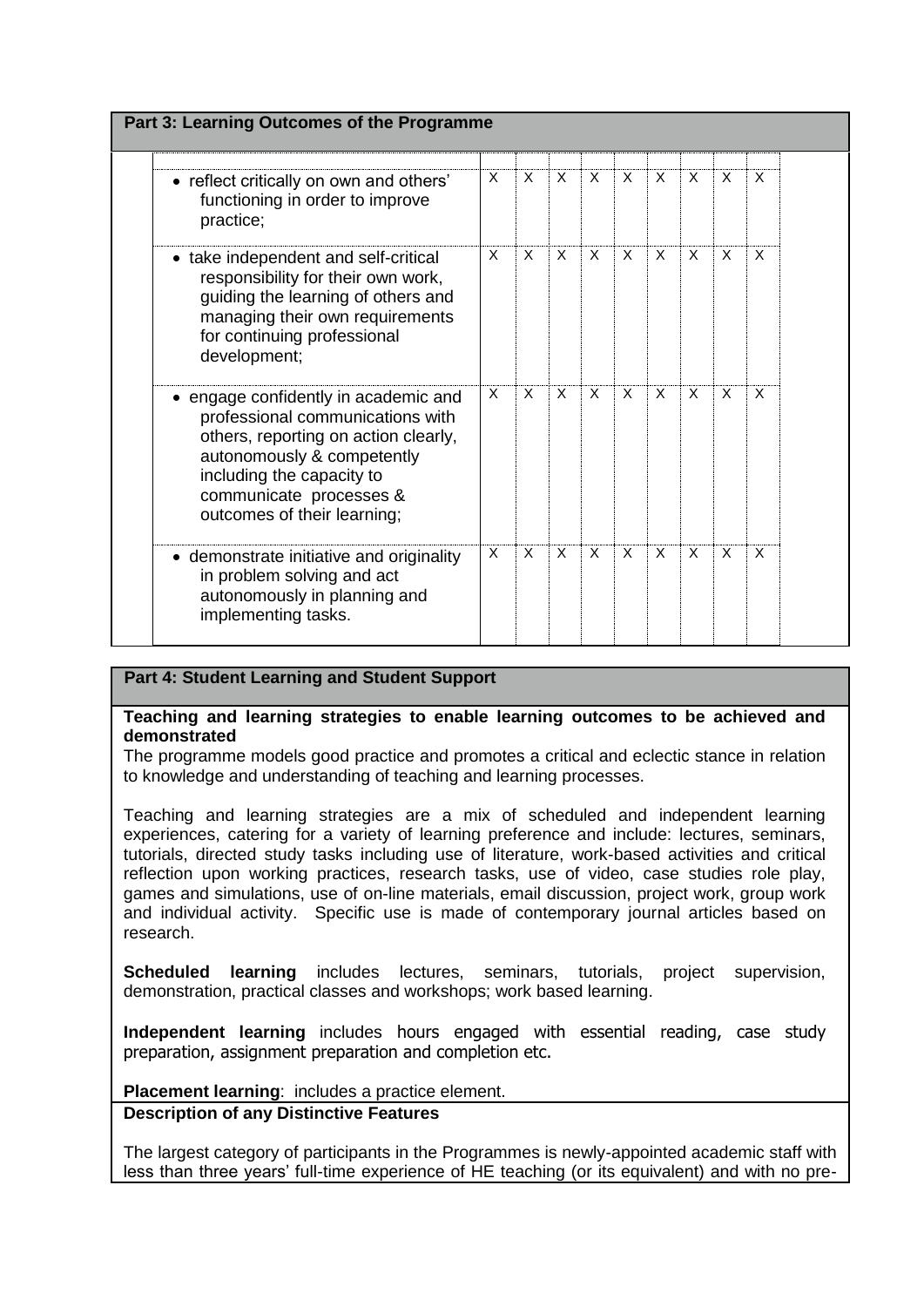### **Part 4: Student Learning and Student Support**

existing equivalent qualification. There is a link for UWE staff with a probationary process, in that the successful completion of the Postgraduate Certificate is often a probationary requirement. The programme in this case, is designed to support people who are new or relatively new to their roles. In many cases employers make provision for a workload reduction to support study in the Programme as well as other aspects of probation.

Completion of the award enables participants an automatic entitlement to apply for HEA Fellowship. The wider modular programme within which this provision is located provides the opportunity to accrue credits towards the nationally recognised awards of Postgraduate Certificate, Postgraduate Diploma and Masters' degree. It offers flexibility in the way in which participants study and the pace at which it is undertaken; an alternative Practice module enables nurse or midwife teachers to attain a bespoke pathway which specifically meets nurse or midwife teacher requirements.

The modular programme offers the opportunity for experienced education professionals to acquire the award. Accredited learning, wherever it occurs and providing it is assessable against UWE academic criteria, can be credited towards the PGCert. The learning must be matched to the learning outcomes for the modules validated for this award. Accredited Learning (AL) is highly valued in the programme, underpinned by considerable experience in the Department of these processes. Workshops offer opportunities for participants to reflect on their learning from experience and to explore methods of presenting that experience in a way that can count as credit towards the award.

An explicit and common bank of assessment criteria used for all assessments on the programme aids transparency and consistency in the participant experience of assessment. The use of a virtual learning environment and the use of on-line materials, support participants studying in a variety of settings and modes, which is particularly helpful for part-time participants.

Participants are given individual support and guidance throughout the time they are registered on the Programme.

## **Part 5: Assessment**

Approved to [University Regulations and Procedures](http://www1.uwe.ac.uk/students/academicadvice/assessments/regulationsandprocedures.aspx)

#### **Assessment Strategy**

Assessment strategy to enable the learning outcomes to be achieved and demonstrated:

Formal assessment includes the use of generic criteria that require: synthesis; coherence in argumentation; criticality; awareness of ethical frameworks; methodological understanding. Assessment events include those with diagnostic, formative and summative purposes. Methods include tutor assessed individual written work, "diary" logs of sessions, assessed group discussions, poster presentations, oral presentations and formative peer assessment. The nurse / midwife teacher pathway also includes a patchwork assessment method as part of their teaching practice portfolio.

The practical teaching module on the Postgraduate Certificate Teaching and Learning in Higher Education is assessed at level 3 in order for participants to demonstrate refection on practice, linking theory to practice rather than reflection on theory; reflection and critical analysis of theory is assessed in the remaining modules at Masters' level. All modules for the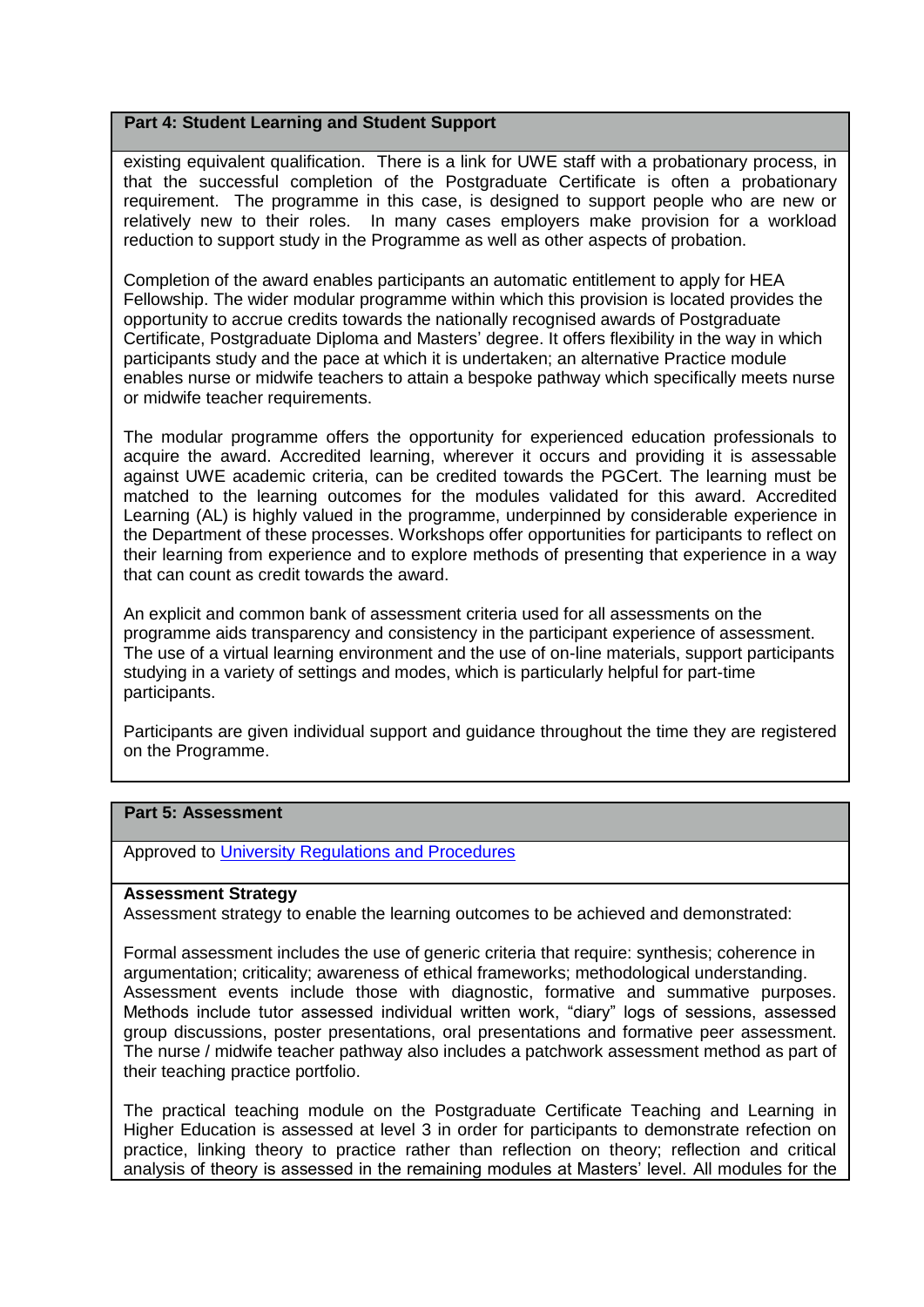**Part 5: Assessment**

Postgraduate Certificate Teaching and Learning in Higher Education (Nurse / Midwife Teacher) pathway are at Masters' level in order for participants to demonstrate *specific* requirements for the profession's regulatory body.

The planned contact time for this programme encompasses a range of face-to-face activities as described below. In addition a range of other learning activities will be embedded within the programme which will enable learning outcomes to be achieved and demonstrated.

## **Assessment Map**

1. For staff new to teaching in higher education and who are able to log 150 hours of teaching, the PG Cert in Teaching and Learning in HE usually consists of the following modules:

UTLG99-15-3 Practice of Teaching in Higher Education [Compulsory] UTLG95-30-M Teaching and Learning in Higher Education UTLGBP-15-M Investigating Academic and Professional Practice in Higher Education

2. For staff new to nurse / midwife teaching in higher education and who are able to log 360 hours of teaching, the PG Cert in Teaching and Learning in HE (Nurse / Midwife Teacher) usually consists of the following modules:

UZTRWS-15-M Practice of Teaching in Higher Education (Nurse / Midwife Teacher) [Compulsory)] UTLG95-30-M Teaching and Learning in Higher Education UTLGBP-15-M Investigating Academic and Professional Practice in Higher Education

3. For experienced staff teaching in higher education who can log 150 hours teaching and wishing to gain the PG Cert in Teaching and Learning in HE, the portfolio route consists of the following modules:

UTLGA7-15-M Independent Study UTLGA9-30-M Evidencing Learning From Experience UTLG99-15-3 Practice of Teaching in Higher Education [Compulsory]

4. For staff who are predominantly Associate Lecturers / Technicians or other staff who are responsible for teaching and learning in HE, but who cannot log 150 hours teaching a reduced programme of study usually consists of the following two modules:

UTLG96-15-M Supporting Learning in Higher Education UTLG97-15-3 Developing Practice in Higher Education

Participants who later wish to utilise credit to gain the full award, must complete the compulsory module (*UTLG99-20-3)* The Practice of Teaching in Higher Education. They then have the choice to complete the award in one of the following ways:

i) *UTLGA7-30-M Independent Study* (which takes the form of a supported, supervised investigation resulting in piece of written work of 5,000 words)

Or

*ii) UTLG95-30-M Teaching and Learning in Higher Education*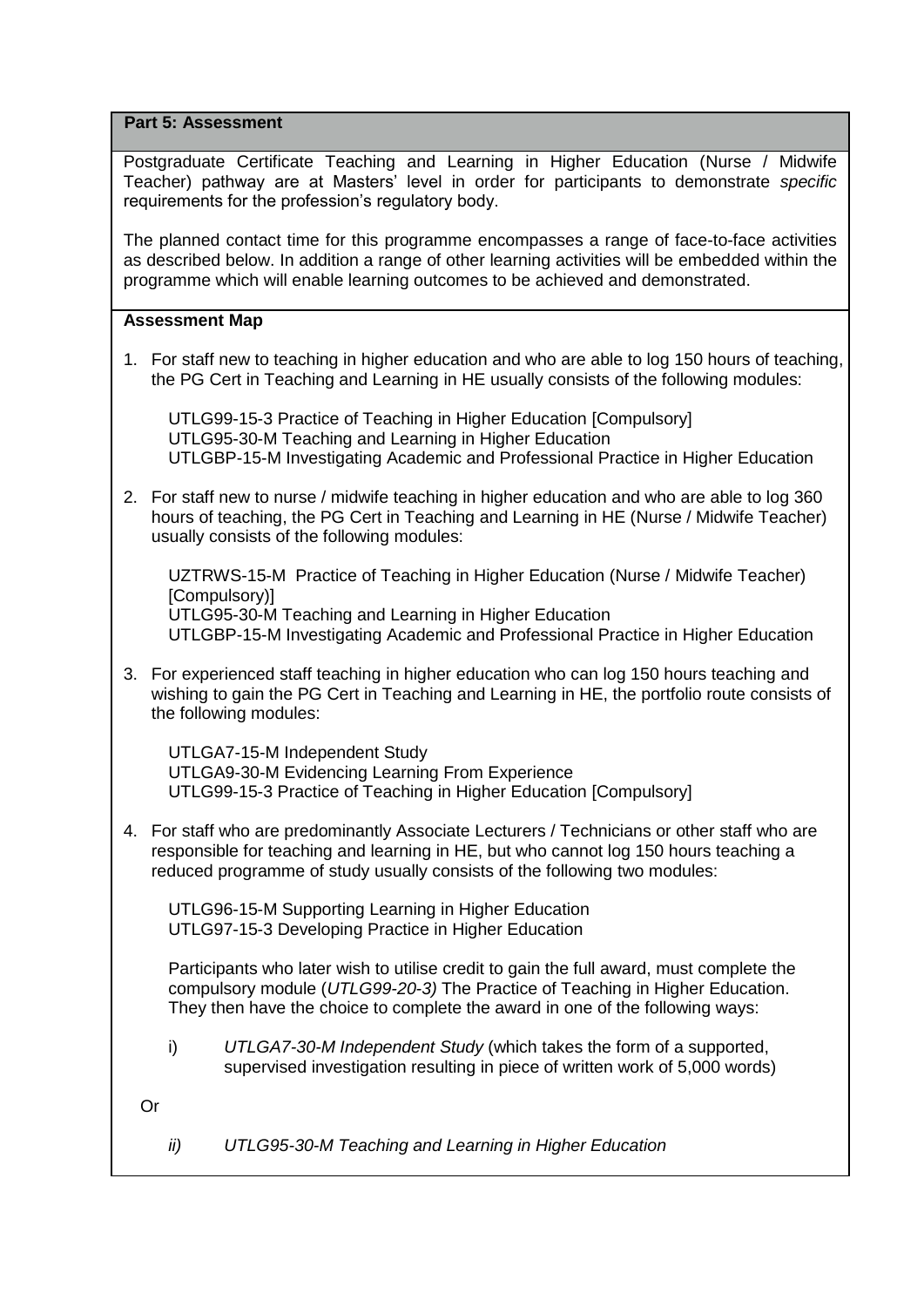**Part 5: Assessment**

*Or* 

*iii) UTLGA7-15-M Independent Study*

plus

*UTLGBP-15-M Investigating Academic and Professional Practices in Higher Education*

The programme encompasses a range of **assessment methods** including; learning log, written assignment, report, observation. These are detailed in the following assessment map:

**Assessment Map for** Postgraduate Certificate in Teaching and Learning in Higher Education

|                                                                          |                            |                     | Type of Assessment*    |                       |              |                                 |                                        |                         |                      |                      |            |
|--------------------------------------------------------------------------|----------------------------|---------------------|------------------------|-----------------------|--------------|---------------------------------|----------------------------------------|-------------------------|----------------------|----------------------|------------|
|                                                                          |                            | Unseen Written Exam | Open Book Written Exam | In-class Written Test | Learning Log | Practical Skills Assessment     | Oral assessment and/or<br>presentation | Written Assignment      | Report / Project     | On-line discussion   | Portfolio  |
| <b>Compulsory</b><br><b>Modules</b>                                      | <b>UTLG99-</b><br>$15 - 3$ |                     |                        |                       |              | A<br>Pass<br>/fail              |                                        | $\overline{B}$<br>(100) |                      |                      |            |
| Level 3                                                                  | <b>UTLG97-</b><br>$15 - 3$ |                     |                        |                       |              |                                 |                                        |                         |                      |                      | Α<br>(100) |
| <b>Compulsory</b><br><b>Module</b><br><b>Level M</b><br>(NMC<br>pathway) | <b>UZTRWS-</b><br>$15-M$   |                     |                        |                       |              | $\overline{A}$<br>Pass<br>/Fail |                                        | B<br>(100)              |                      |                      |            |
| <b>Modules</b>                                                           | <b>UTLG95-</b><br>$30-M$   |                     |                        |                       | A<br>(25)    |                                 |                                        | A<br>(50)               |                      | $\mathsf{A}$<br>(25) |            |
| <b>Level M</b>                                                           | UTLGBP-<br>$15-M$          |                     |                        |                       |              |                                 |                                        |                         | A<br>(100)           |                      |            |
|                                                                          | UTLG96-<br>$15-M$          |                     |                        |                       |              |                                 | A<br>(25)                              | $\, {\bf B}$<br>(75)    |                      |                      |            |
|                                                                          | UTLGA7-<br>$15-M$          |                     |                        |                       |              |                                 |                                        |                         | A<br>(100)           |                      |            |
|                                                                          | UTLGA7-<br>$30-M$          |                     |                        |                       |              |                                 |                                        |                         | A<br>(100)           |                      |            |
|                                                                          | UTLGA9-<br>$30-M$          |                     |                        |                       |              |                                 |                                        |                         | $\mathsf A$<br>(100) |                      |            |

\*Assessment should be shown in terms of either Written Exams, Practical exams, or Coursework as indicated by the colour coding above.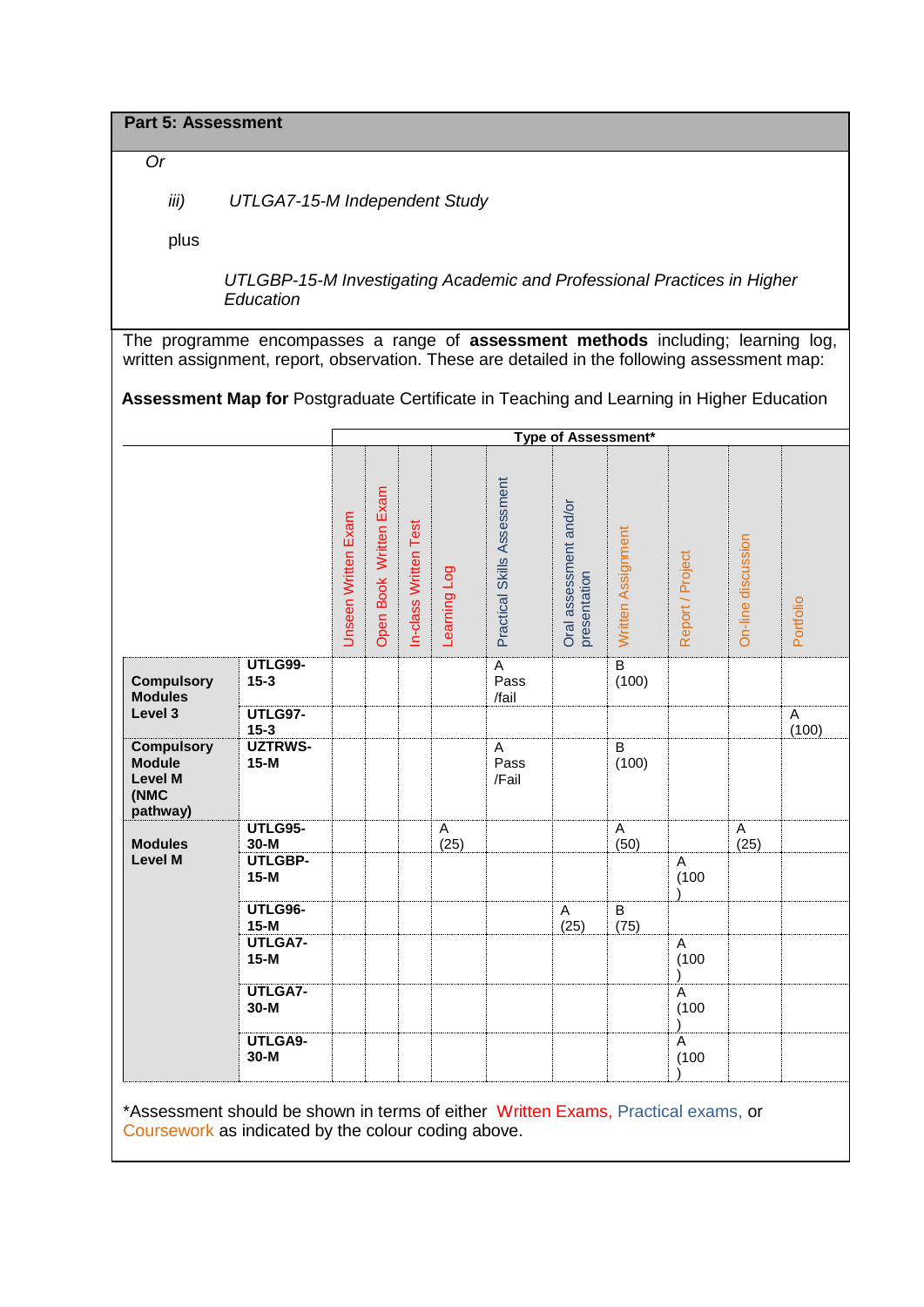# **Part 6: Programme Structure**

## **Part time:**

The following structure diagram demonstrates the participant journey from Entry through to Graduation for i) a typical part time participant attending the full PG Cert in Teaching and Learning in HE and ii) an introductory programme for those who cannot log 150 hours teaching.

| Entry    | i)<br>Postgraduate Certificate in<br><b>Teaching and Learning in</b><br><b>Higher Education</b>  |                                                                  | ii)<br>Introductory programme<br>(leading to PGCert T&L in HE if / when<br>appropriate) |                                                                                                                                           |                                                                                |  |  |  |  |  |
|----------|--------------------------------------------------------------------------------------------------|------------------------------------------------------------------|-----------------------------------------------------------------------------------------|-------------------------------------------------------------------------------------------------------------------------------------------|--------------------------------------------------------------------------------|--|--|--|--|--|
| One Year |                                                                                                  |                                                                  | <b>UTLG96-15-M</b><br>Supporting Learning in Higher Education                           |                                                                                                                                           |                                                                                |  |  |  |  |  |
|          |                                                                                                  |                                                                  | <b>UTLG97-15-3</b><br>Developing Practice in Higher Education                           |                                                                                                                                           |                                                                                |  |  |  |  |  |
|          |                                                                                                  |                                                                  |                                                                                         | If progressing to PGCert:                                                                                                                 |                                                                                |  |  |  |  |  |
|          |                                                                                                  |                                                                  | Either                                                                                  | Or                                                                                                                                        | Or                                                                             |  |  |  |  |  |
|          | <b>UTLG95-30-M</b><br>Teaching &<br>Learning in<br>Higher<br>Education                           | UTLG99-15-3<br>Practice of<br>Teaching in<br>Higher<br>Education | UTLG99-15-3<br>Practice of<br>Teaching in<br>Higher<br>Education                        | UTLG99-15-3<br>Practice of<br>Teaching in<br>Higher<br>Education                                                                          | UTLG99-15-3<br>Practice of<br>Teaching in<br>Higher<br>Education               |  |  |  |  |  |
| One Year | UTLGBP-15-M<br>Investigating<br>Academic &<br>Professional<br>Practice in<br>Higher<br>Education |                                                                  | Plus<br>UTLGA7-30-M<br>Independent<br>study                                             | <b>Plus</b><br>UTLGBP-15-M<br>Investigating<br>Academic &<br>Professional<br>Practice in HE<br>And<br>UTLGA7-15-M<br>Independent<br>Study | Plus<br><b>UTLG95-30-M</b><br>Teaching &<br>Learning in<br>Higher<br>Education |  |  |  |  |  |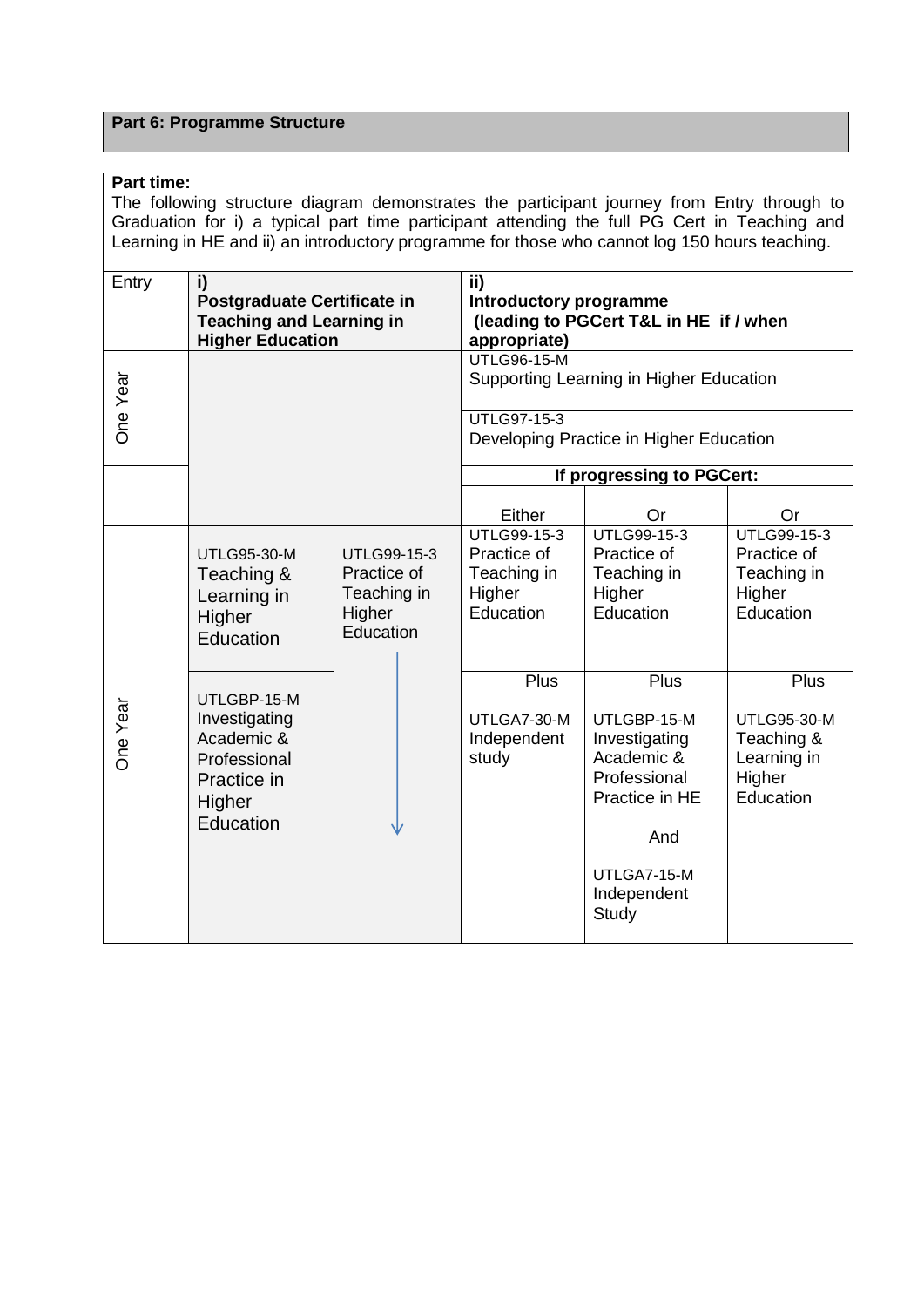#### **Part 6: Programme Structure continued**

### **Part time:**

The following structure diagram demonstrates the participant journey from Entry through to Graduation for the NMC pathway – PG Cert in Teaching and Learning in HE (Nurse / Midwife Teacher)

| Entry      | Postgraduate Certificate in Teaching and Learning in Higher<br><b>Education (Nurse / Midwife Teacher)</b> |                                                                                      |
|------------|-----------------------------------------------------------------------------------------------------------|--------------------------------------------------------------------------------------|
| Year<br>δη | <b>UTLG95-30-M</b><br>Teaching & Learning in Higher<br>Education                                          | UZTRWS-15-M<br>Practice of Teaching in Higher<br>Education (Nurse / Midwife Teacher) |
|            | UTLGBP-15-M<br><b>Investigating Academic &amp; Professional</b><br>Practice in Higher Education           |                                                                                      |

## **Part 7: Entry Requirements**

The University's Standard Entry Requirements apply.

Usually participants have a UK first degree or its equivalent. They are required to have an active role in teaching in higher education, usually above a 0.5 position. Completion of the core module (UTLG99-15-3 *the Practice of Teaching in Higher Education*) requires that the participant can log 150 hours of teaching activity (broadly defined) between registration and the assignment deadline.

Entry requirements for UTLG97-15-3 and UTLG96-15-M are usually that the participants work in a support role, in a position less than 0.5 or as an Associate Lecturer. They need to be able to log at least 45 hours teaching activity

Usually participants will meet the NMC entry requirements in that they will be recorded on the appropriate part of the NMC register and hold a UK first degree relevant to their area of professional practice. In addition, they will have completed a minimum of three years post qualifying experience and have evidence of ongoing learning in their area of expertise. They are required to have an active role in nurse / midwife teaching in higher education. Completion of the core module (UZTRWS-15-M the Practice of Teaching in Higher Education – Nurse / Midwife Teacher) requires that the participant can log 165 hours of nurse / midwife teaching activity (broadly defined) between registration and the assignment deadline.

## **Part 8: Reference Points and Benchmarks**

Description of *how* the following reference points and benchmarks have been used in the design of the programme:

## [QAA UK Quality Code for HE](http://www.qaa.ac.uk/assuringstandardsandquality/quality-code/Pages/default.aspx)

The programme adheres to the National qualification framework in terms of the volume and level of credit. The programme adheres to the QAA guidance on Masters' Degrees.